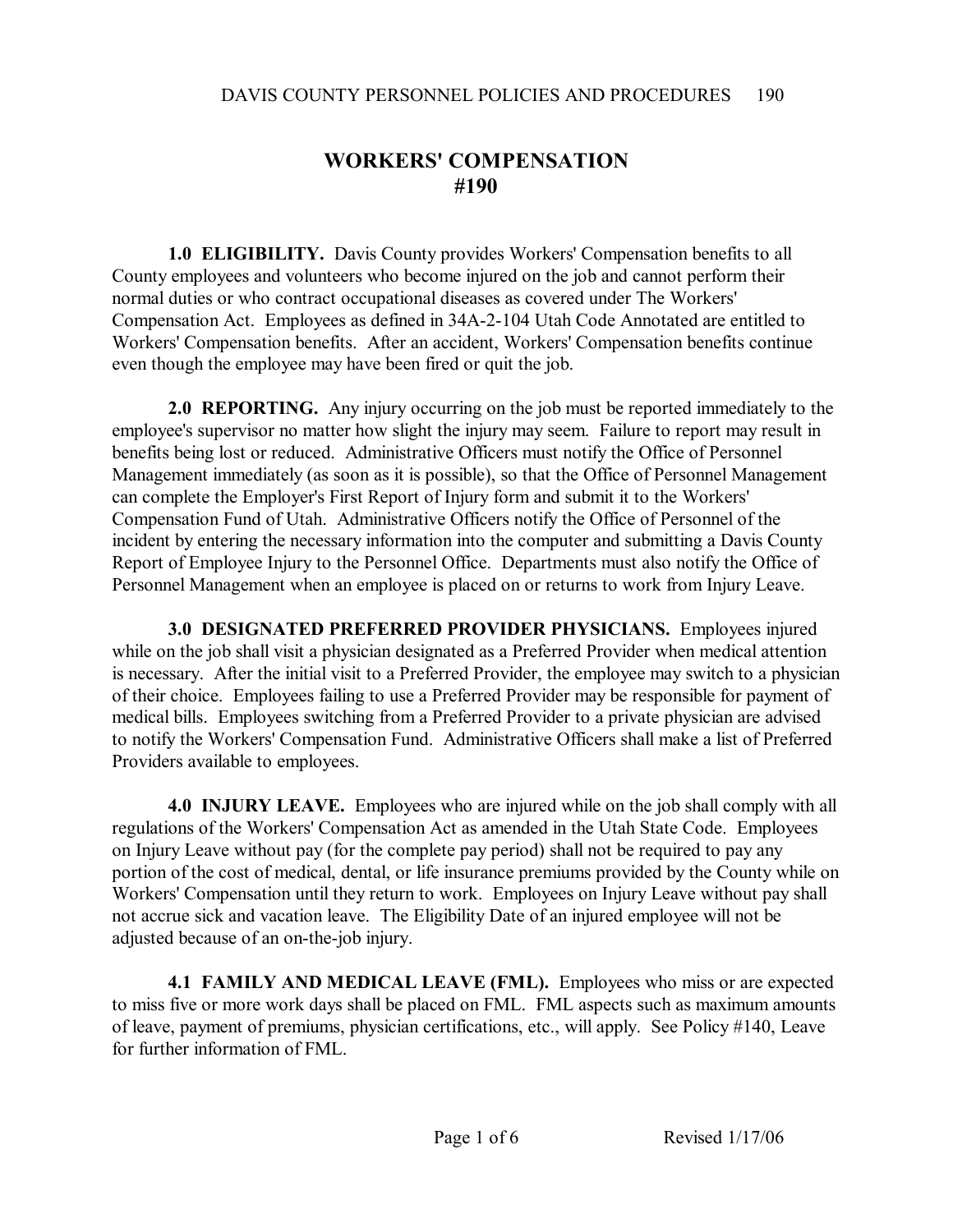**5.0 USE OF LEAVE.** Employees injured while on the job shall use sick leave, if available, for the remaining work hours of the day of the injury and the first three calendar days following the day of the injury. Employees with insufficient sick leave balances may use vacation leave or compensatory (comp) time. Utah State law requires that no compensation from the Workers' Compensation Fund shall be paid for the first three days following the day of the injury. Beginning the fourth day, Workers' Compensation benefits shall be utilized.

**5.1 LEAVE.** Workers' Compensation benefits may be coordinated with available sick, comp time and vacation leave hours to maintain an employee's base gross pay level. Gross pay may be maintained by allowing the employee to utilize leave hours according to the following formula: "Base Gross Pay" minus "Workers' Compensation Benefits" equals "Compensation subject to leave utilization." "Compensation subject to sick leave utilization" divided by "the employee's hourly rate" equals "the number of hours the employee may use to maintain gross pay". Employees shall use sick leave, if there is a balance. If an employee has no sick leave to use, they may elect to take vacation leave or comp time to maintain gross pay. Employees without comp time, or sick or vacation leave balances shall be placed on injury leave without pay. Following an employee's return to work, partial absences from work which relate to the original injury shall be charged to sick leave, vacation leave or compensatory balances. Subsequent absences of a full day or more shall be treated in accordance with paragraph 9.2, Compensation Payments.

**6.0 RETURN TO WORK.** Employees on Workers' Compensation shall resume the same or comparable position of the same grade and classification. If the employee, in the opinion of a doctor, cannot perform the duties of the position from which leave was taken, the Administrative Officer is not required to accept the employee for work. The Administrative Officer may at their discretion request a second opinion to verify the physician's findings. A list of duties should be sent to the verifying physician. If the employee does not return when released from the doctor's care, the Administrative Officer shall notify the employee by certified mail that they are on unapproved leave and expected to return to work immediately. An employee who does not report as directed by certified mail, and makes no contact with the Administrative Officer within three (3) days following the receipt of certified mail or signed receipt of delivery, shall be considered to have resigned and be terminated. An employee who returns to work from Workers' Compensation and whose performance is subsequently found to be unsatisfactory may be discharged according to the provisions of the Davis County Merit Ordinance.

**6.1** The County requires employees to present medical certification from their doctor of fitness to continue or resume work, or of physical inability to resume work.

**7.0 MEDICAL EXPENSES.** All medical expenses including prescription drugs incurred while treating on-the-job injuries shall be submitted by the employee to the Workers' Compensation Fund and not through County health insurance programs.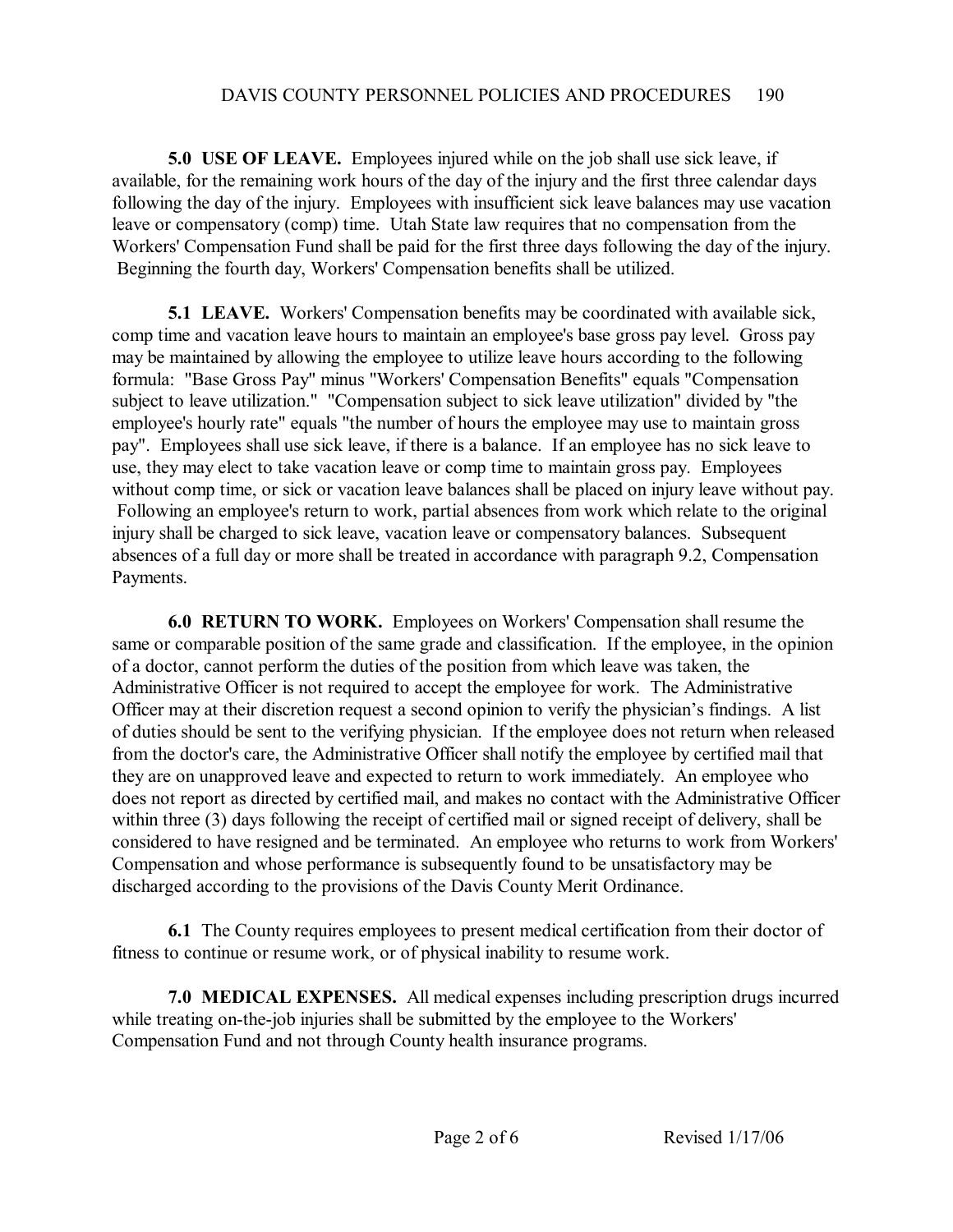## DAVIS COUNTY PERSONNEL POLICIES AND PROCEDURES 190

**8.0 CORRESPONDENCE.** After Davis County files the initial report of injury, any subsequent correspondence, or request for reimbursement should be handled directly between the injured employee and the Workers' Compensation Fund much the same as any other type of insurance claim. When the Workers' Compensation Fund receives an employee's report of injury, they assign a claim number and an adjuster to handle the claim. This claim number can be obtained from Workers' Compensation Fund, by calling and advising them of the social security number and the date of the injury.

**9.0 NOTE:** The following paragraphs are descriptive of the benefits available under the Workers' Compensation Act and are included here as a convenience to County employees. In all cases, the rules of this act shall apply and Davis County hereby gives notice that it is the County's intent to comply with such act.

**9.1 COVERAGE.** Workers' Compensation covers and pays the following:

- A. Hospital and medical bills.
- B. Time lost from work.
- C. Permanent loss of body function.
- D. Prosthetic devices.
- E. Death and burial benefits.

Doctors are not allowed to bill for any unpaid amounts. Bills for unpaid amounts should be sent to the Workers' Compensation Fund.

**9.2 COMPENSATION PAYMENTS.** The doctor's report predicts the length of time you will be off work. The employer's report indicates the employee's average gross weekly wage. This information is used by the Workers' Compensation Fund to figure the time and rate of compensation.

| TIME                                              |                                             |
|---------------------------------------------------|---------------------------------------------|
| <b>TIME OFF WORK</b><br><b>REPORTED BY DOCTOR</b> | PAYMENTS BY<br><b>WORKERS' COMPENSATION</b> |
| Less than 3 days                                  | None                                        |
| 1 to $14 \text{ days}$                            | All days except first 3                     |
| More than 14 days                                 | All days including first 3                  |

In computing days, add the number of weekend days or holidays. Time off does not need to be consecutive days, but must be confirmed by a doctor's report.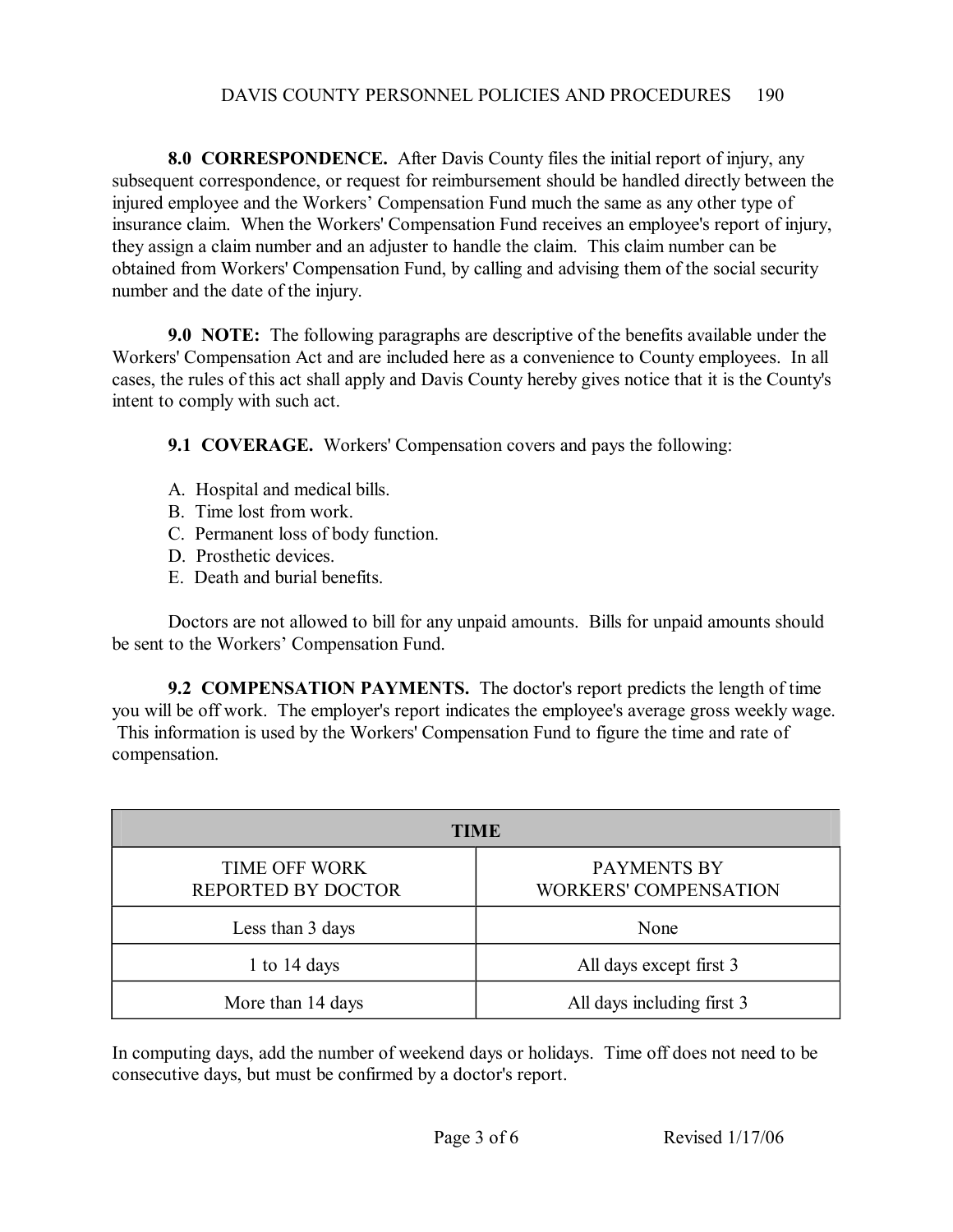Workers' Compensation rates are computed by multiplying the employee's gross weekly wage by 66 2/3% and adding \$5 for dependent spouse and \$5 for each dependent child under eighteen (18) years of age. Contact Workers Compensation Fund to obtain current minimum and maximum benefit amounts.

**9.3 LUMP SUM SETTLEMENT.** After the doctor's rating has been received by the Workers' Compensation Fund, permanent partial compensation payments will be made in the same manner that temporary total payments were made, usually every other week. Lump sum payments of the permanent partial award are not ordinarily made. However, in special cases of extreme hardship, consideration will be given to lump sum settlements. An 8% per annum discount can be deducted on all un-accrued amounts paid in a lump sum.

**9.4 TEMPORARY TOTAL DISABILITY COMPENSATION.** Temporary Total Disability Compensation is paid according to the dates that the doctor certifies the employee is totally unable to work. During the time that the employee is receiving medical care, the doctor must send medical reports to the Workers' Compensation Fund to document the medical progress of the employee and to establish the dates for which temporary total compensation will be paid.

**9.5 LIGHT DUTY WORK RELEASE TEMPORARY PARTIAL.** Where the doctor certifies that the injured employee can do "light duty work" for a period of time (with the expectation that the employee will be able to return to full duty within a reasonably short time), the injured party will be paid 66 2/3 of the difference between the pay prior to the accident and the light duty" salary, provided the employer at the time of the injury provides such work. If the employer at the time of the injury cannot supply such work, the injured employee is to remain on temporary total disability until released to return to work by the physician. This pertains only to accidents having occurred on or after May 12, 1981.

**9.6 PERMANENT PARTIAL DISABILITY COMPENSATION.** Permanent Partial Disability Compensation is given to an employee who suffers a permanent loss of body function because of a job injury. This rating may occur at the time the employee was released for work or it might be somewhat later when the employee had reached a state of recovery. It is a partial disability inasmuch as the employee is physically able to return to work. Disability ratings and compensation are fixed by law as to the amount of the permanent partial rating or award and are determined by the State Industrial Commission Rating Board.

**9.7 PERMANENT TOTAL DISABILITY.** Permanent Total Disability begins when one of the following serious conditions exists:

A. MAY BE ABLE TO WORK - The employee meets the requirements of the Utah Code for permanent total disability for suffering the loss of function or the loss of both hands, or both arms, or both feet, or both eyes, or any combination of these.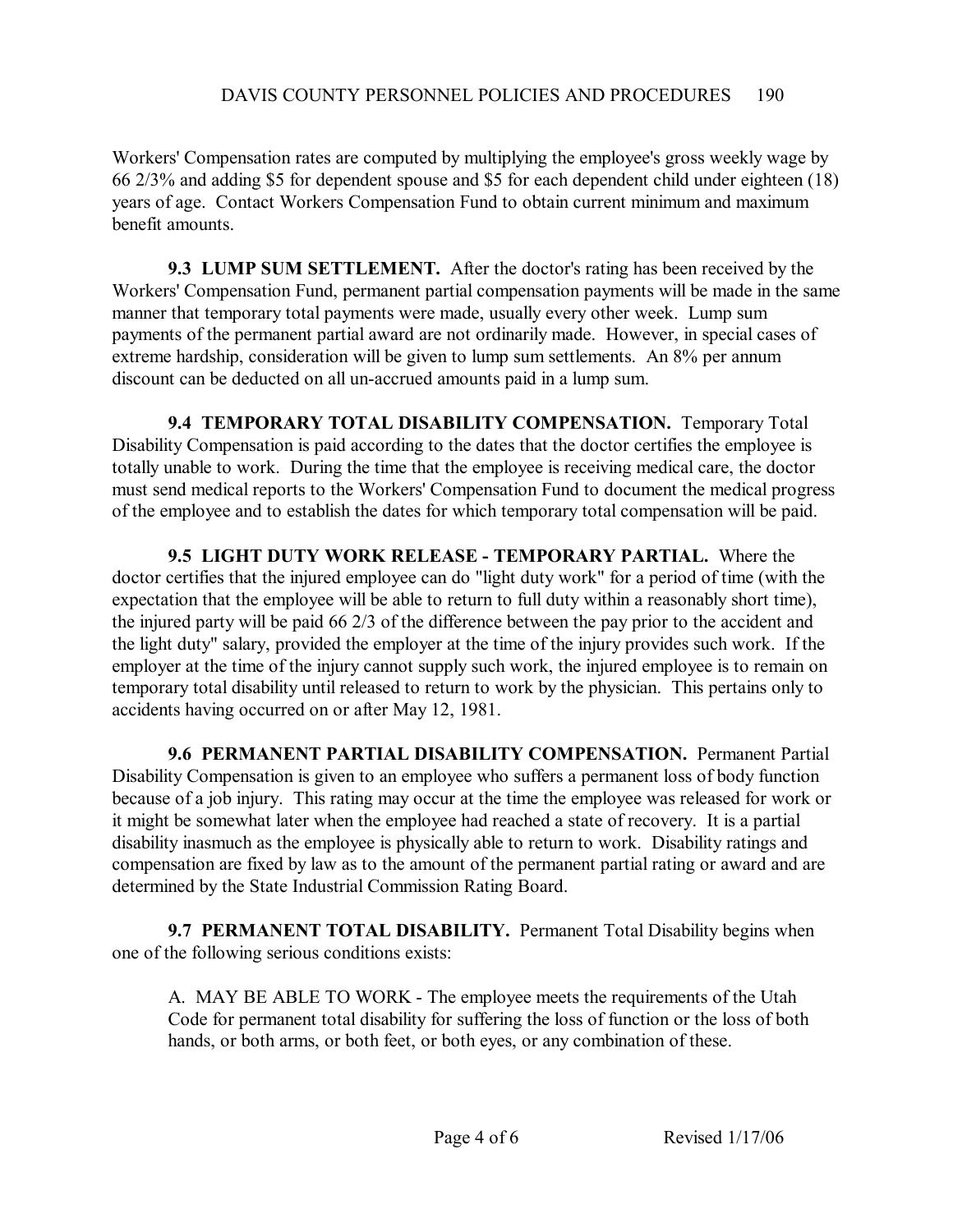B. UNABLE TO WORK - The employee has sustained a permanent disability which is so serious and totally disabling that they would not be able to return to any work whatsoever. For such injuries, the employee would receive compensation over a period of 312 weeks (6 years) from the Workers' Compensation Fund. After that, the employee would receive weekly benefits from the Industrial Commission's special fund.

**9.8 CHANGE OF DOCTORS.** Employees must first be treated by a Preferred Provider. The employee may make one change of doctor without requesting the permission of the Workers' Compensation Fund, so long as the Fund is promptly notified of the change by the employee. Any changes beyond one doctor made without the permission of the Fund may be at the employee's own expense. It shall be the responsibility of the employee to make the proper filings with the Industrial Commission when changing locale and doctor.

**9.9 ARTIFICIAL APPLIANCE.** The maximum insurance payment for an artificial prosthesis is \$1,800, although in some few special cases this amount may be increased by the Industrial Commission. Broken appliances, such as eye glasses, may be replaced.

**9.10 CHANGE OF ADDRESS.** Employees who change address must notify the County and the Workers' Compensation Fund. Employees leaving the state must complete two industrial compensation forms:

A. A request for permission to leave the state, and

B. An attending physician's certificate. These two forms legally protect you and guarantee the continuation of compensation benefits.

**9.11 HEARINGS.** Employees who have questions or problems with the Workers' Compensation Fund may request a hearing by completing forms available from the Industrial Commission. Employees may be represented by an attorney at hearings. The attorney's fees will be paid from the award that might be granted. The rate of fee is fixed by the Industrial Commission and usually does not exceed 20% of the award.

**9.12 SOCIAL SECURITY BENEFITS.** Employees who are eligible for both workers' compensation and social security benefits will receive less social security benefits but will not receive less workers' compensation benefits.

**9.13 UNEMPLOYMENT INSURANCE.** The unemployment insurance program at Workforce Services requires a person to make the declaration that they are physically able to work and would do so if given the appropriate opportunity. Therefore, employees would not be eligible for unemployment insurance if receiving Temporary Total compensation benefits because the doctor believes that the employee is "totally" unable to work. However, when the doctor releases the employee to return to work, the employee may be eligible for unemployment insurance up to the time that the employee is able to find a job. Injured employees must apply for

Page 5 of 6 Revised 1/17/06